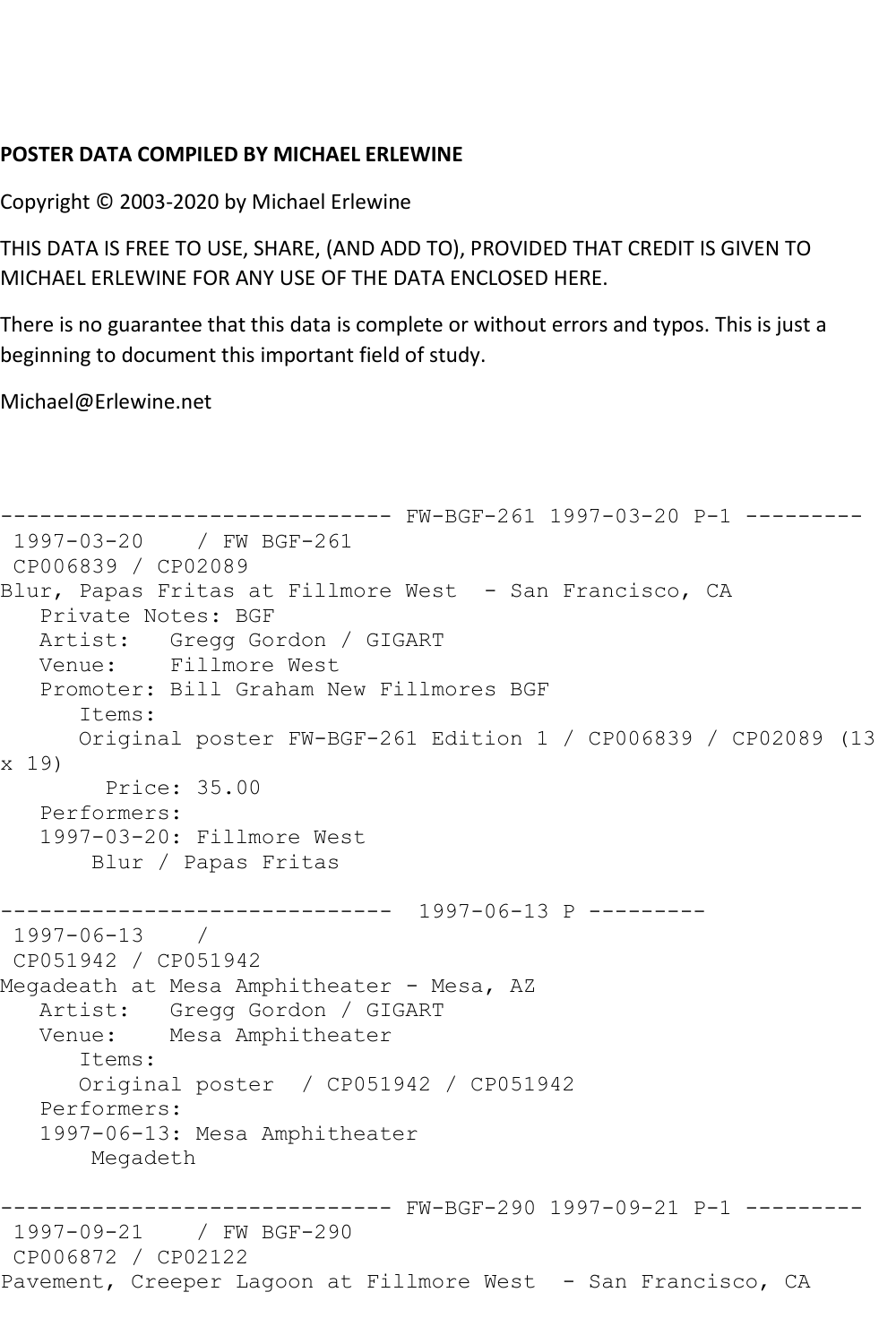Private Notes: BGF Artist: Gregg Gordon / GIGART Venue: Fillmore West Promoter: Bill Graham New Fillmores BGF Items: Original poster FW-BGF-290 Edition 1 / CP006872 / CP02122 (13 x 19) Price: 41.00 Performers: 1997-09-21: Fillmore West Pavement / Creeper Lagoon ------------------------------ FW-BGF-305 1997-11-28 P-1 --------- 1997-11-28 / FW BGF-305 CP006887 / CP02137 Ben Folds Five, Travis at Fillmore West - San Francisco, CA Private Notes: BGF Artist: Gregg Gordon / GIGART<br>Venue: Fillmore West Fillmore West Promoter: Bill Graham New Fillmores BGF Items: Original poster FW-BGF-305 Edition 1 / CP006887 / CP02137 (13 x 19) Price: 29.00 Performers: 1997-11-28: Fillmore West Ben Folds / Travis / Old Pike ------------------------------ FW-BGF-308 1997-12-14 P-1 --------- 1997-12-14 / FW BGF-308 CP006909 / CP02159 Green Day, D Generation at Fillmore West - San Francisco, CA Private Notes: BGF<br>Artist: Arlene O Arlene Owseichik -- Art Director Venue: Fillmore West Promoter: Bill Graham New Fillmores BGF Items: Original poster FW-BGF-308 Edition 1 / CP006909 / CP02159 (13 x 19) Price: 35.00 Performers: 1997-12-14 1997-12-16: Fillmore West Green Day / D Generation ------------------------------ 1997-zz P --------- 1997-zz / CP051934 / CP051934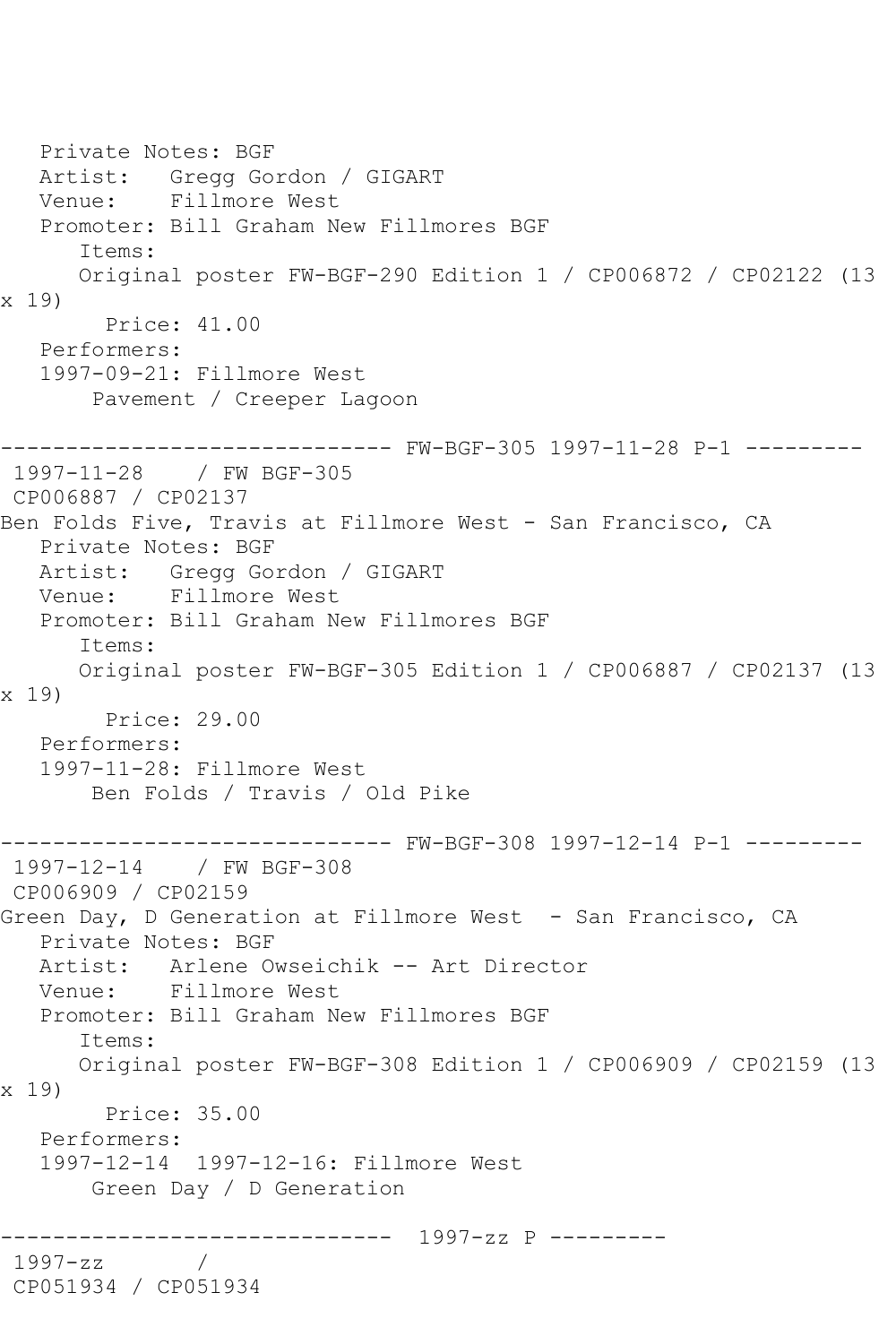Ozzfest 1997 Artist: Gregg Gordon / GIGART Items: Original poster / CP051934 / CP051934 Performers: Ozzy Osbourne / Black Sabbath / Pantera / Fear Factory / Machine Factory / Powertrain 5000 ------------------------------ 1998-zz P --------- 1998-zz / CP051946 / CP051946 Ozzfest 1998 Artist: Gregg Gordon / GIGART Items: Original poster / CP051946 / CP051946 Performers: Ozzy Osbourne / Tool / Megadeth / Soulflx / Limp Bizkit / Motorhead / System of A Down / Ultraspank / Seven Dust / Life of Agony / Incubus / Melvins / Snot / Kilgore / Monster Voodoo Machine ------------------------------ 1999-12-31 P --------- 1999-12-31 / CP051939 / CP051939 Creeper Lagoon, Amazing Embarrassonic at Bottom of the Hill - San Francisco, CA Benefit: 20th Anniversary Millennium Celebration Artist: Gregg Gordon / GIGART Venue: Bottom of the Hill Promoter: Listen.com Items: Original poster / CP051939 / CP051939 Performers: 1999-12-31: Bottom of the Hill Creeper Lagoon / Amazing Embarrassonic ------------------------------ 1999-zz P --------- 1999-zz / CP051947 / CP051947 Ozzfest 1999 Artist: Gregg Gordon / GIGART Items: Original poster / CP051947 / CP051947 Performers: Black Sabbath / Rob Zombie / Deftones / Primus / Godsmack / System of A Down / Fear Factory / Slipknot / Puya / Flashpoint / Apartment 26 ------------------------------ MAR 2000-02-18 P --------- 2000-02-18 / MAR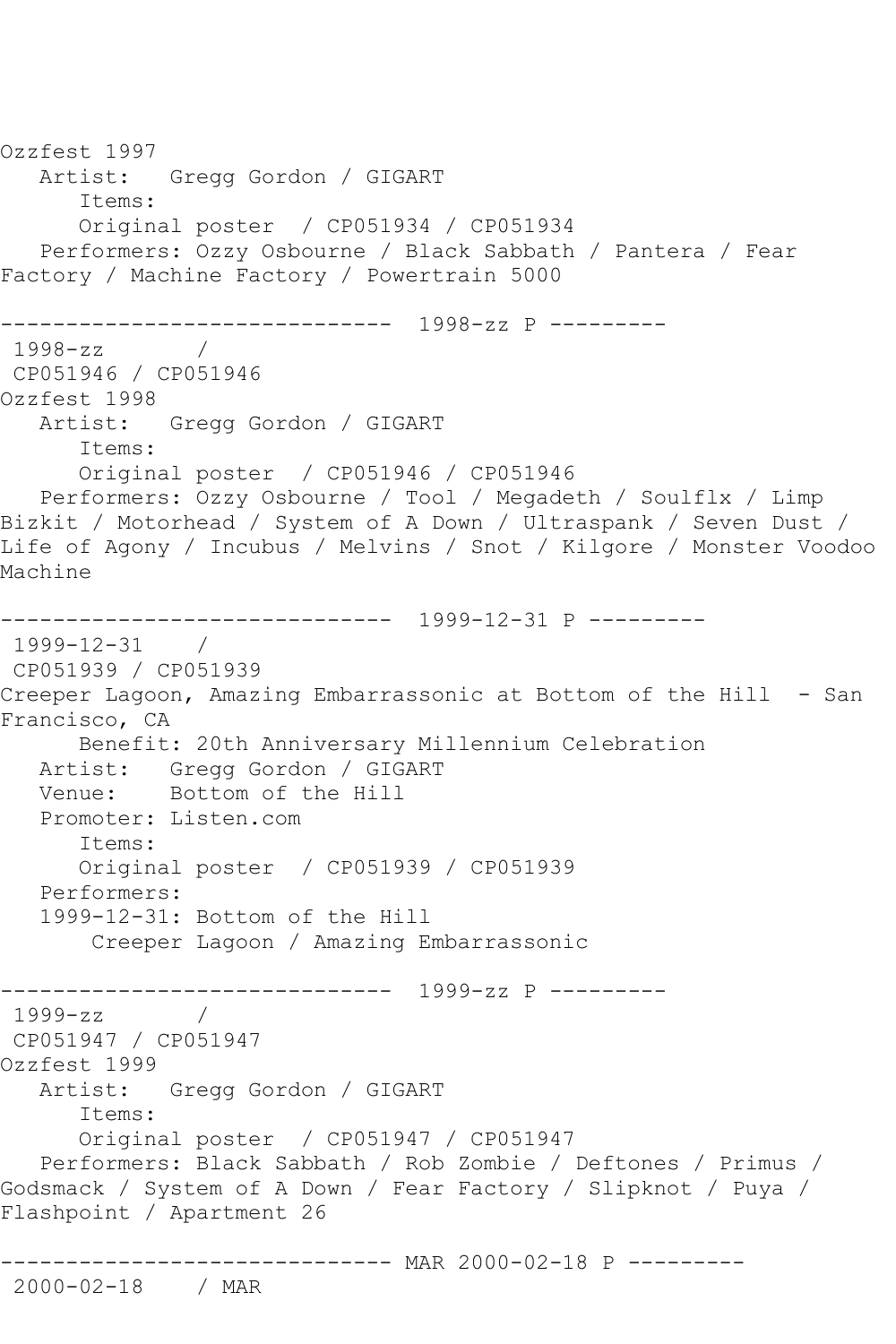CP051949 / CP051949 Papa Roach at Maritime Hall - San Francisco, CA Artist: Gregg Gordon / GIGART Venue: Maritime Hall Promoter: Live 105 Items: Original poster MAR / CP051949 / CP051949 Performers: 2000-02-18: Maritime Hall Papa Roach ------------------------------ 2000-06-07 P --------- 2000-06-07 / CP051944 / CP051944 Nine Inch Nails, Perfect Circle at Cow Palace, Sacramento - Sacramento, CA Artist: Gregg Gordon / GIGART Venue: Cow Palace, Sacramento Promoter: Live 105 Items: Original poster / CP051944 / CP051944 (12 x 18) Performers: 2000-06-07: Cow Palace, Sacramento Nine Inch Nails / Perfect Circle ------------------------------ 2000-06-21 P --------- 2000-06-21 / CP051937 / CP051937 Blink 182, Bad Religion at Oakland Arena - Oakland, CA Benefit: Fenix TX Artist: Gregg Gordon / GIGART Venue: Oakland Arena Promoter: Live 105 Items: Original poster / CP051937 / CP051937 Performers: 2000-06-21: Oakland Arena Blink 182 / Bad Religion ------------------------------ 2000-07-01 P --------- 2000-07-01 / CP701112 / CP701112 Green Day, NOFX Notes: This item appears in the book 'The Art of Modern Rock' as AMR # 314.2 Artist: Gregg Gordon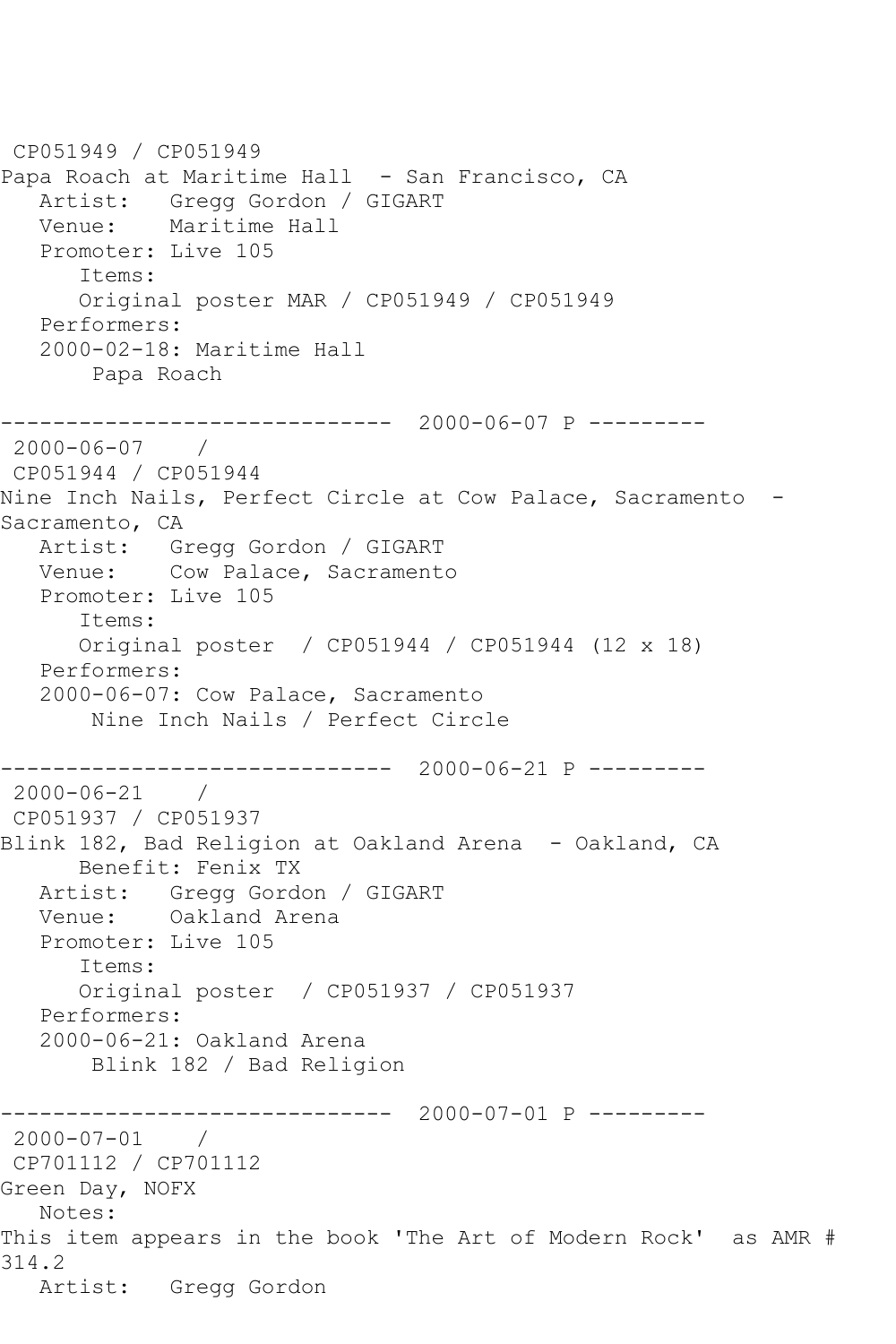Items: Original poster / CP701112 / CP701112 (12 x 18) Performers: 2000-07-01: Green Day / NOFX / Mighty Mighty Bosstones / Donnas / Dickies / Dover / Lunachicks ------------------------------ 2000-07-14 P --------- 2000-07-14 / CP051943 / CP051943 Summer Sanitarium Tour Artist: Gregg Gordon / GIGART Promoter: Live 105 Items: Original poster / CP051943 / CP051943 Performers: 2000-07-14: Metallica / Korn / Kid Rock / Powerman 5000 / System of A Down ------------------------------ 2000-08-08 P --------- 2000-08-08 / CP051941 / CP051941 Limp Bizkit, Cypress Hill at Event Center San Jose State - San Jose, CA Artist: Gregg Gordon / GIGART Venue: Event Center San Jose State Promoter: Live 105 Items: Original poster / CP051941 / CP051941 Performers: 2000-08-08: Event Center San Jose State Limp Bizkit / Cypress Hill ------------------------------ 2001-03-29 P --------- 2001-03-29 / CP051953 / CP051953 Stephen Malkmus and the Jicks, Kingsbury Manx at Theater of the Living Arts Artist: Gregg Gordon / GIGART Venue: Theater of Living Arts, Phila. Items: Original poster / CP051953 / CP051953 Performers: 2001-03-29: Theater of Living Arts, Phila. Stephen Malkmus / Kingsbury Manx ------------------------------ 2001-07-06 P --------- 2001-07-06 /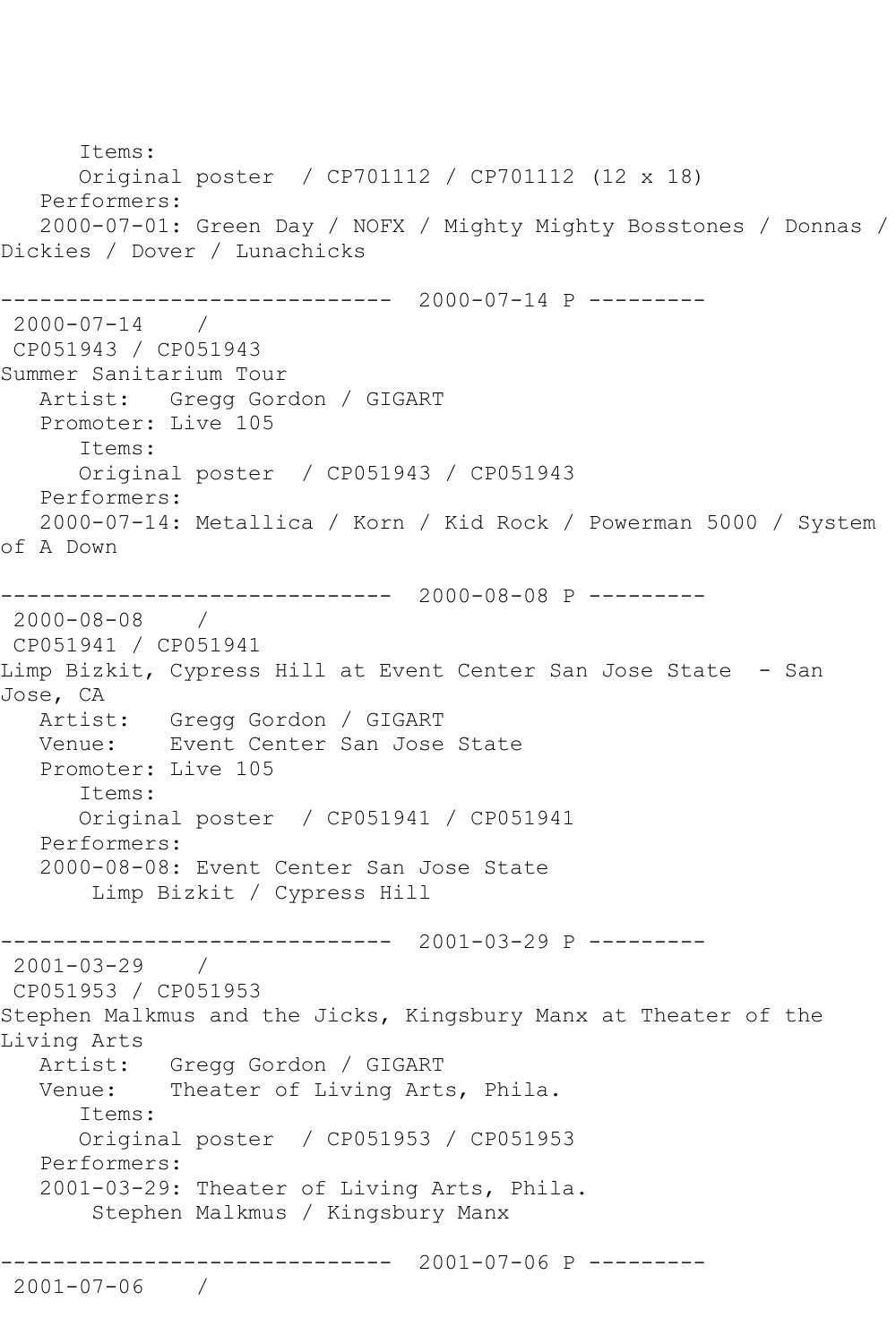CP051964 / CP051964 Taproot, Nonpoint at Howlin Wolf Artist: Gregg Gordon / GIGART Venue: Howlin' Wolf New Orleans Items: Original poster / CP051964 / CP051964 Performers: 2001-07-06: Howlin' Wolf New Orleans Taproot / Nonpoint / Systematic / Otep ------------------------------ 2001-07-09 P --------- 2001-07-09 / CP701114 / CP701114 Social Distortion, Death on Wednesday at Catalyst [Santa Cruz, CA] Notes: Signed Limited Edition of 500 This item appears in the book 'The Art of Modern Rock' as AMR # 314.4 Artist: Gregg Gordon Venue: Catalyst Items: Original poster / CP701114 / CP701114 (13 x 19) Performers: 2001-07-09: Catalyst Social Distortion / Death on Wednesday ------------------------------ WAR-BGP-273 2001-11-19 P --------- 2001-11-19 / WAR BGP-273 CP009371 / CP06539 One Side Zero, Incubus at Warfield Theater - San Francisco, CA Private Notes: BGP-273 Artist: Gregg Gordon / GIGART Venue: Warfield Theater Promoter: Bill Graham BGP-CC Items: Original poster WAR-BGP-273 / CP009371 / CP06539 (13 x 19-1/4) Price: 41.00 Performers: 2001-11-19 2001-11-20: Warfield Theater One Side Zero / Incubus ------------------------------ 2002-05-22 P --------- 2002-05-22 / CP701113 / CP701113 Melvins, Dead Low tide at Catalyst [Santa Cruz, CA] Notes: Limited Edition of 450 This item appears in the book 'The Art of Modern Rock' as AMR # 314.3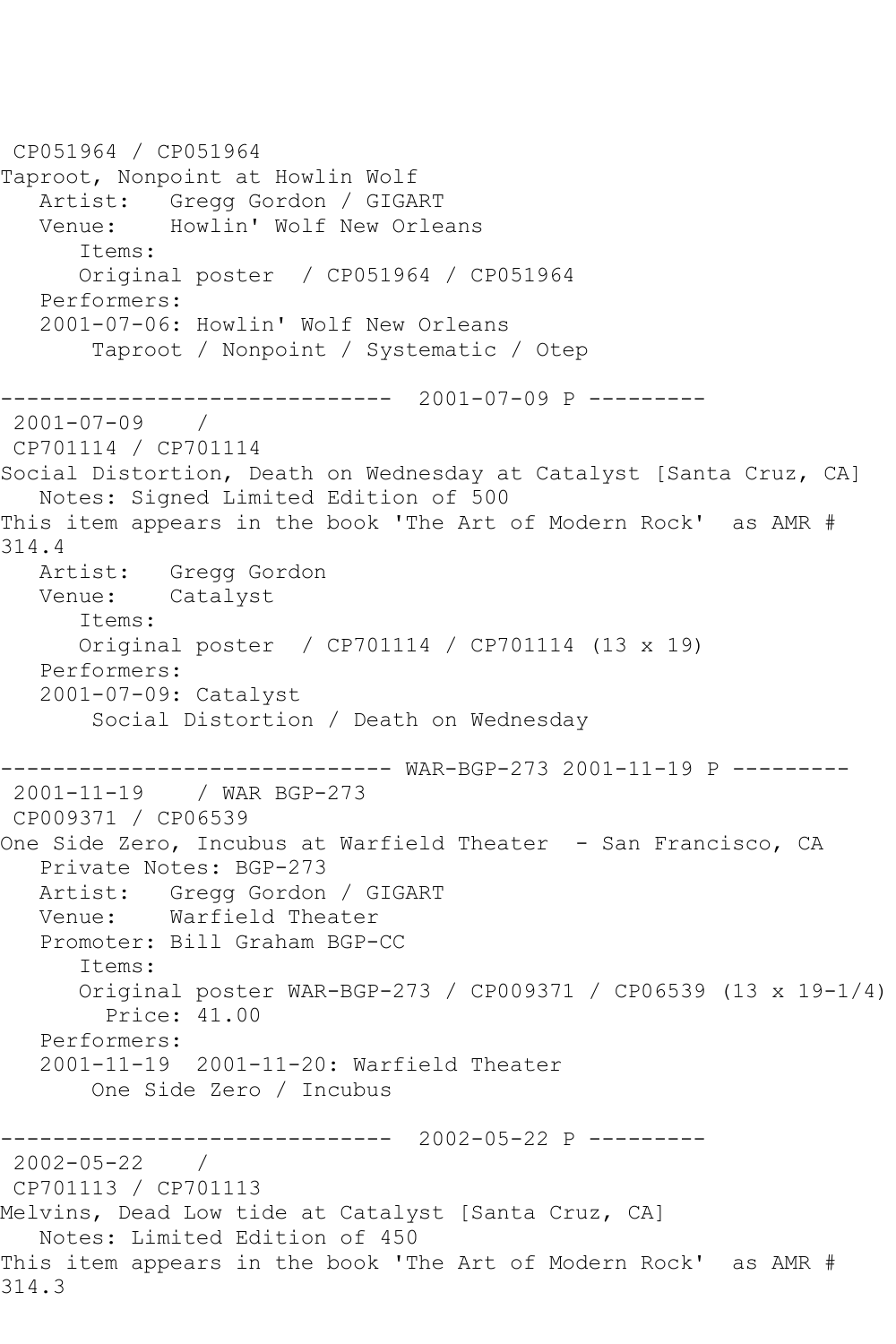Artist: Gregg Gordon Venue: Catalyst Items: Original poster / CP701113 / CP701113 (12 x 18) Performers: 2002-05-22: Catalyst Melvins / Dead Low tide ------------------------------ 2002-08-03 P --------- 2002-08-03 / CP701111 / CP701111 Beck at Aladdin Theater [Seattle, WA] Notes: Signed Limited Edition of 200 This item appears in the book 'The Art of Modern Rock' as AMR # 314 Artist: Gregg Gordon Venue: Aladdin Theater Items: Original poster / CP701111 / CP701111 (12-1/2 x 18) Performers: 2002-08-03: Aladdin Theater Beck ------------------------------ 2002-09-01 P --------- 2002-09-01 / CP051979 / CP051979 Tim Mcgraw Benefit: Sing Me Home / Television Event / Start Louisiana Artist: Gregg Gordon / GIGART Items: Original poster / CP051979 / CP051979 Performers: 2002-09-01: Tim Mcgraw ------------------------------ 2002-09-05 P --------- 2002-09-05 / CP051977 / CP051977 Unwritten Law, Homegrown at Catalyst - Santa Cruz, CA Artist: Gregg Gordon / GIGART Venue: Catalyst Items: Original poster / CP051977 / CP051977 Performers: 2002-09-05: Catalyst Unwritten Law / Homegrown / Riddlin Kids ------------------------------ 2002-09-19 P --------- 2002-09-19 /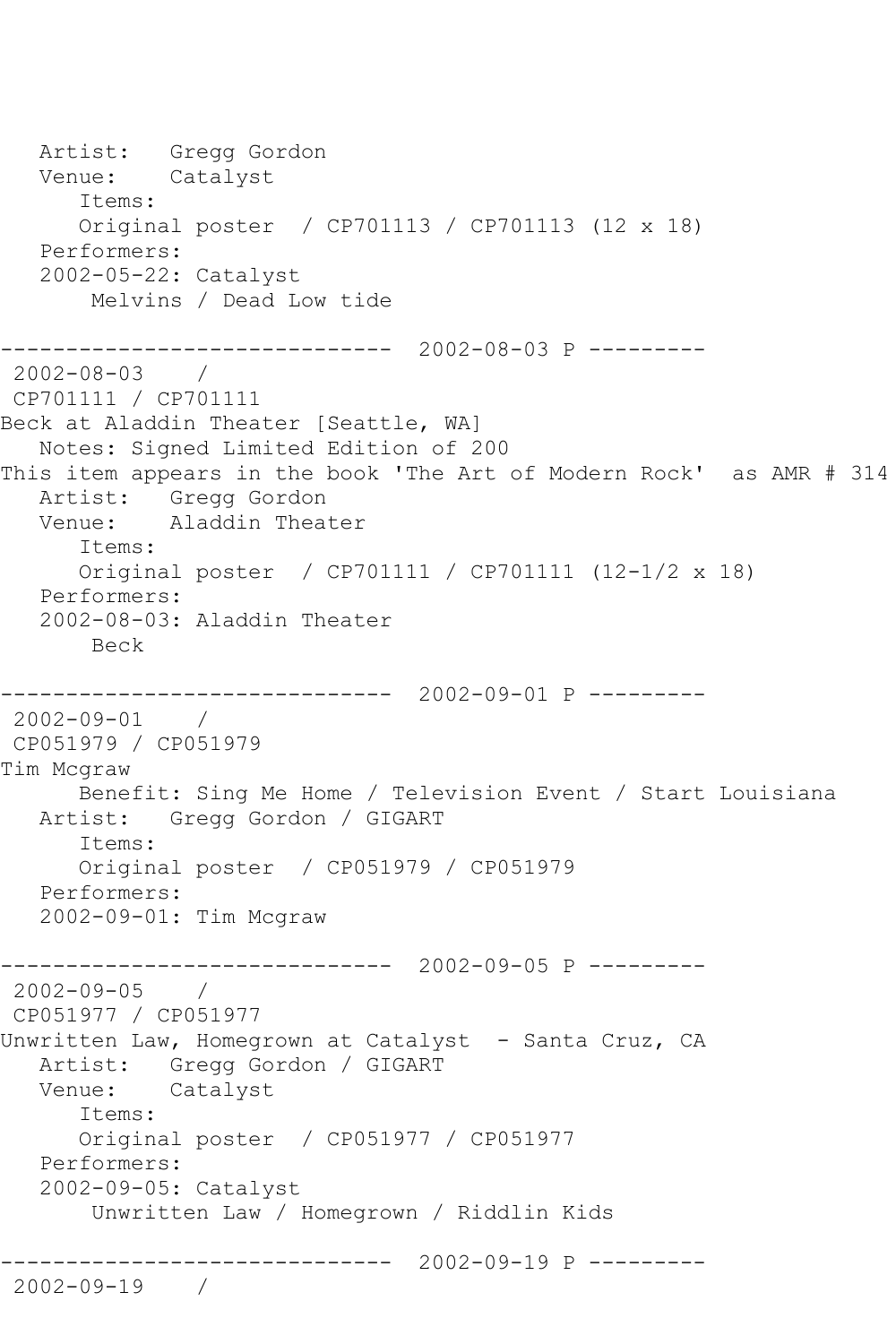CP051978 / CP051978 Jon Spencer Blues Explosion, Liars at Catalyst - Santa Cruz, CA Artist: Gregg Gordon / GIGART Venue: Catalyst Items: Original poster / CP051978 / CP051978 Performers: 2002-09-19: Catalyst Jon Spencer Blues Explosion / Liars / Yeah Yeah Yeahs ------------------------------ 2002-09-21 P --------- 2002-09-21 / CP051976 / CP051976 Queens of the Stone Age at Blue Note - Columbia, MO Artist: Gregg Gordon / GIGART Venue: Blue Note Items: Original poster / CP051976 / CP051976 Performers: 2002-09-21: Blue Note Queens of the Stone Age ------------------------------ 2002-10-12 P --------- 2002-10-12 / CP051980 / CP051980 Will Haven, Tenfold at Colonial Theater Artist: Gregg Gordon / GIGART Venue: Colonial Theater Items: Original poster / CP051980 / CP051980 Performers: 2002-10-12: Colonial Theater Will Haven / Tenfold / Quitter / 7th Standard / Singe / Simplistic ------------------------------ COW 2002-11-16 P --------- 2002-11-16 / COW CP051945 / CP051945 Korn, Disturbed at Cow Palace, Sacramento - Sacramento, CA Artist: Gregg Gordon / GIGART Venue: Cow Palace, Sacramento Promoter: Live 105 Items: Original poster COW / CP051945 / CP051945 Performers: 2002-11-16: Cow Palace, Sacramento Korn / Disturbed / Trust Company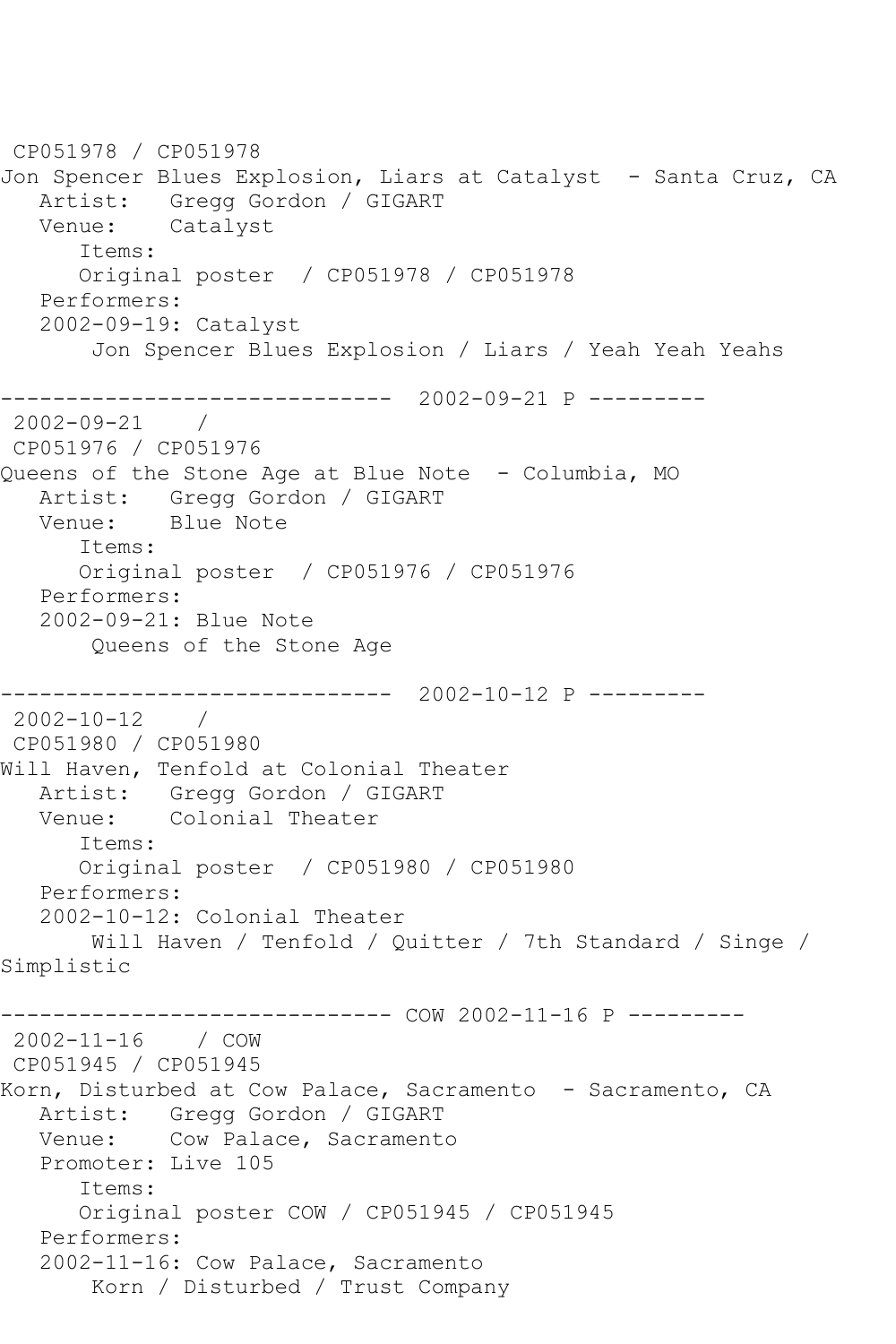------------------------------ FIL-BGF-559 2003-03-21 P --------- 2003-03-21 / FIL BGF-559 CP051952 Ministry at Fillmore West - San Francisco, CA Private Notes: BGF Artist: Gregg Gordon / GIGART Venue: Fillmore West Promoter: Bill Graham NF Clear Channel Items: Original poster FIL-BGF-559 / CP051952 (13 x 19) Performers: 2003-03-21: Fillmore West Ministry ------------------------------ 2003-04-11 P --------- 2003-04-11 / CP051950 / CP051950 Moe, Particle at Indian Springs Casino Benefit: Area 51 Soundtest 3D Artist: Gregg Gordon / GIGART Venue: Indian Springs Casino Items: Original poster / CP051950 / CP051950 Performers: 2003-04-11 2003-04-13: Indian Springs Casino Moe / Particle / David Cans / Uberschall / Tim Alexander / Two Camel Garage / Abyss / Stretch / Rounders / Guitar Army ------------------------------ 2003-05-08 P --------- 2003-05-08 / CP701116 / CP701116 Ween at Canopy Club [Urbana, IL] Notes: Signed Limited Edition of 200 This item appears in the book 'The Art of Modern Rock' as AMR # 315.2 Artist: Gregg Gordon Venue: Canopy Club Items: Original poster / CP701116 / CP701116 (23 x 35) Performers: 2003-05-08: Canopy Club Ween ------------------------------ 2003-05-14 P --------- 2003-05-14 / CP051955 / CP051955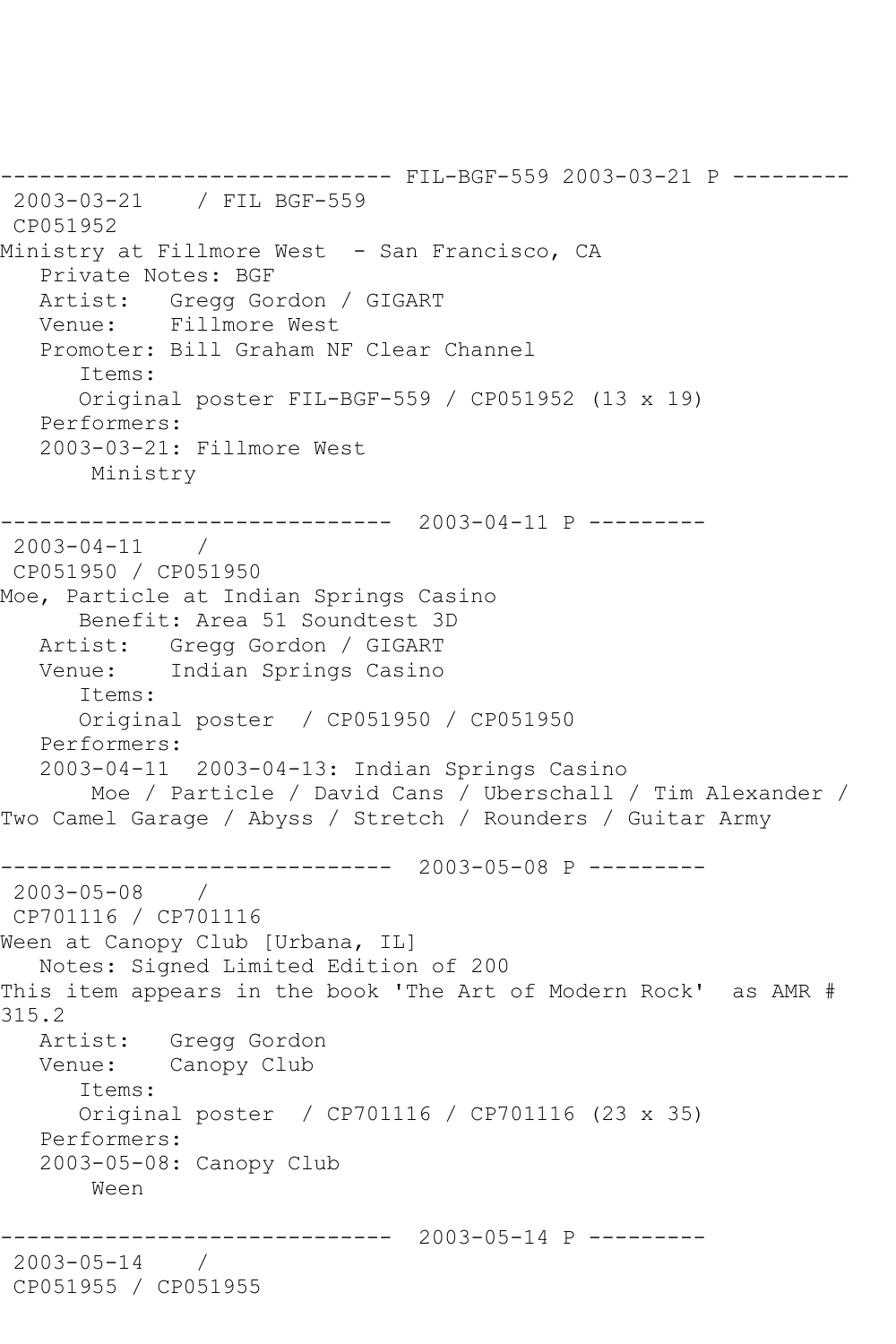Bad Religion, Pulley at Catalyst - Santa Cruz, CA Artist: Gregg Gordon / GIGART Venue: Catalyst Items: Original poster / CP051955 / CP051955 Performers: 2003-05-14: Catalyst Bad Religion / Pulley / Missing 23rd / 23 Dicks ------------------------------ 2003-06-24 P --------- 2003-06-24 / CP051956 / CP051956 Jets To Brazil, Retisonic at Metro - Boston, MA Artist: Gregg Gordon / GIGART Venue: Metro Items: Original poster / CP051956 / CP051956 Performers: 2003-06-24: Metro Jets To Brazil / Retisonic / Love Scene ------------------------------ 2003-08-11 P --------- 2003-08-11 / CP051957 / CP051957 Static X, Lo Pro at Marquee Theater Artist: Gregg Gordon / GIGART<br>Venue: Marquee Theater Marquee Theater Items: Original poster / CP051957 / CP051957 Performers: 2003-08-11: Marquee Theater Static-X / Lo Pro / Stop ------------------------------ 2003-08-11 P --------- 2003-08-11 / CP701117 / CP701117 Ben Harper and the Innocent Criminals, Jack Johnson at Dodge Theater Notes: This item appears in the book 'The Art of Modern Rock' as AMR # 315.3 Artist: Gregg Gordon Venue: Dodge Theater Promoter: Nobody in Particular Items: Original poster / CP701117 / CP701117 (23 x 26) Performers: 2003-08-11: Dodge Theater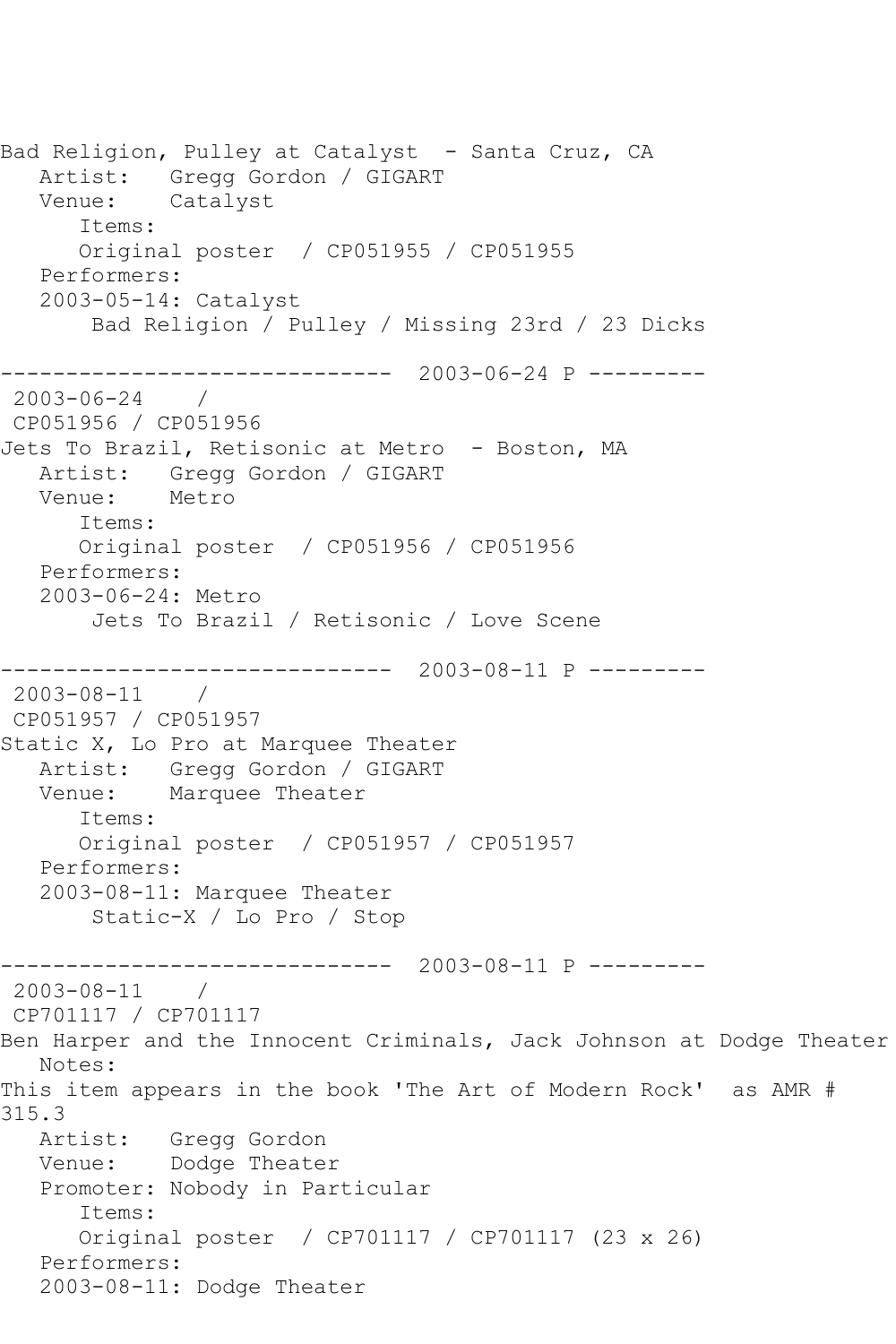Ben Harper and the Innocent Criminals / Jack Johnson ------------------------------ 2003-09-08 P --------- 2003-09-08 / CP051960 / CP051960 Black Rebel Motorcycle Club, Warlocks at New Nita's Hideaway Artist: Gregg Gordon / GIGART Venue: New Nita's Hideaway Promoter: Nobody in Particular Items: Original poster / CP051960 / CP051960 Performers: 2003-09-08: New Nita's Hideaway Black Rebel Motorcycle Club / Warlocks ------------------------------ 2003-09-21 P --------- 2003-09-21 / CP051959 / CP051959 Built To Spill, Solace Brothers at Majestic Theater - Philadelphia, PA Artist: Gregg Gordon / GIGART Venue: Majestic Theater Items: Original poster / CP051959 / CP051959 Performers: 2003-09-21: Majestic Theater Built To Spill / Solace Brothers ------------------------------ 2003-09-21 P --------- 2003-09-21 / CP051962 / CP051962 Grandaddy, Super Furry Animals at Marquee Theater Artist: Gregg Gordon / GIGART<br>Venue: Marquee Theater Marquee Theater Items: Original poster / CP051962 / CP051962 Performers: 2003-09-21: Marquee Theater Grandaddy / Super Furry Animals  $---------2003-09-26 P$  ---------2003-09-26 / CP051961 / CP051961 White Stripes, Soledad Brothers at Mesa Amphitheater - Mesa, AZ Artist: Gregg Gordon / GIGART Venue: Mesa Amphitheater Promoter: Nobody in Particular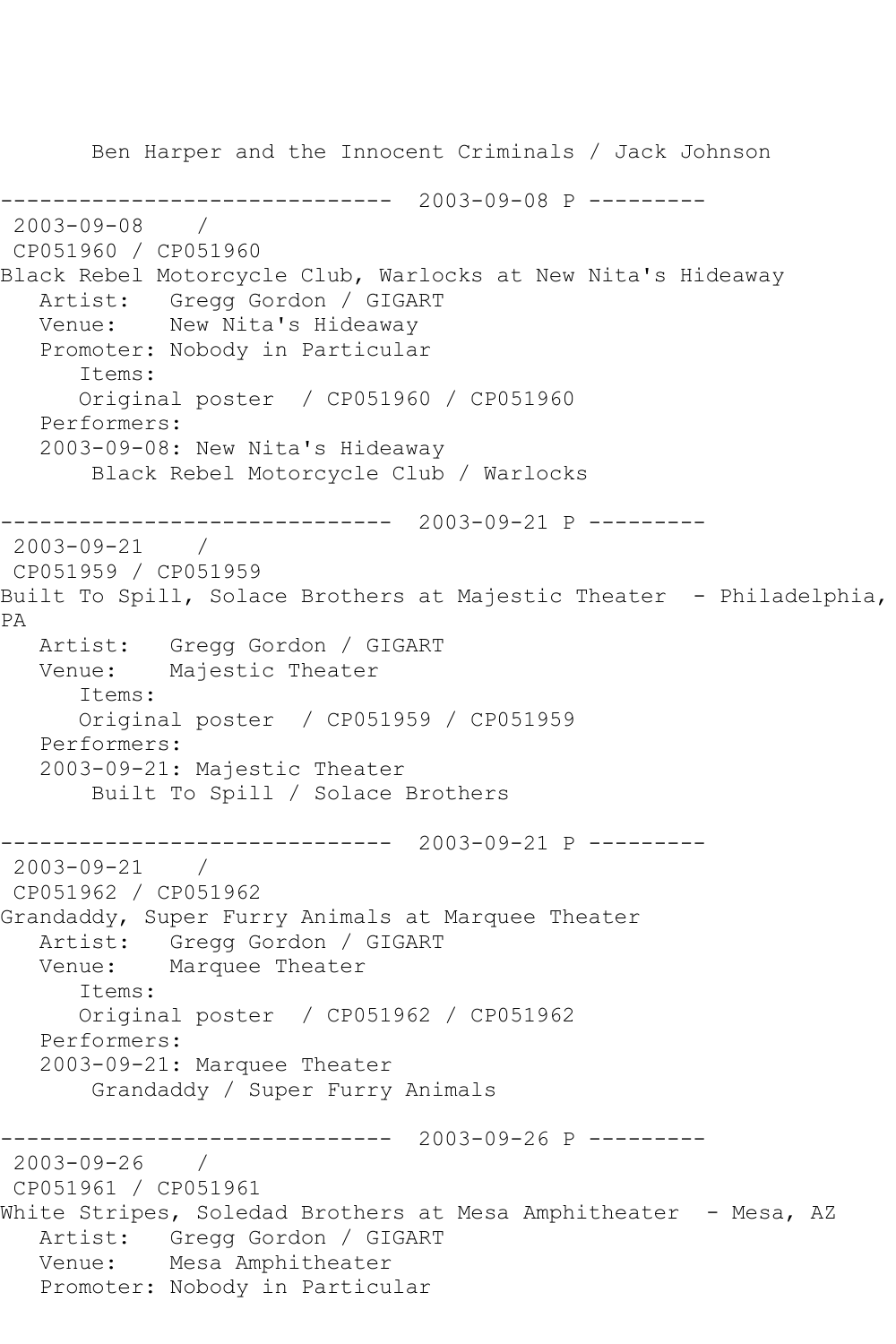```
 Items:
       Original poster / CP051961 / CP051961
    Performers:
    2003-09-26: Mesa Amphitheater
        White Stripes / Soledad Brothers
                    ------------------------------ 2004-01-23 P ---------
2004-01-23 / 
CP051966 / CP051966
Coheed, Cambria at Catalyst - Santa Cruz, CA
   Artist: Gregg Gordon / GIGART<br>Venue: Catalyst
            Catalyst
       Items:
       Original poster / CP051966 / CP051966
    Performers:
    2004-01-23: Catalyst
        Coheed / Cambria
                    ------------------------------ 2004-01-29 P ---------
2004-01-29 / 
CP051971 / CP051971
Martina Mcbride
   Benefit: CMA's 1999 2002 2003 Female Vocalist of the Year<br>Artist: Gregg Gordon / GIGART
             Artist: Gregg Gordon / GIGART
       Items:
       Original poster / CP051971 / CP051971
    Performers:
    2004-01-29: Martina Mcbride
    2004-01-30: Martina Mcbride
    2004-01-31: Martina Mcbride
    2004-02-01: Martina Mcbride
    2004-02-19: Martina Mcbride
    2004-02-20: Martina Mcbride
    2004-02-21: Martina Mcbride
    2004-02-26: Martina Mcbride
    2004-02-27: Martina Mcbride
    2004-02-28: Martina Mcbride
                 ------------------------------ 2004-02-09 P ---------
2004-02-09 / 
CP051965 / CP051965
Hank III at Canopy Club
    Artist: Gregg Gordon / GIGART
    Venue: Canopy Club
       Items:
       Original poster / CP051965 / CP051965
    Performers:
```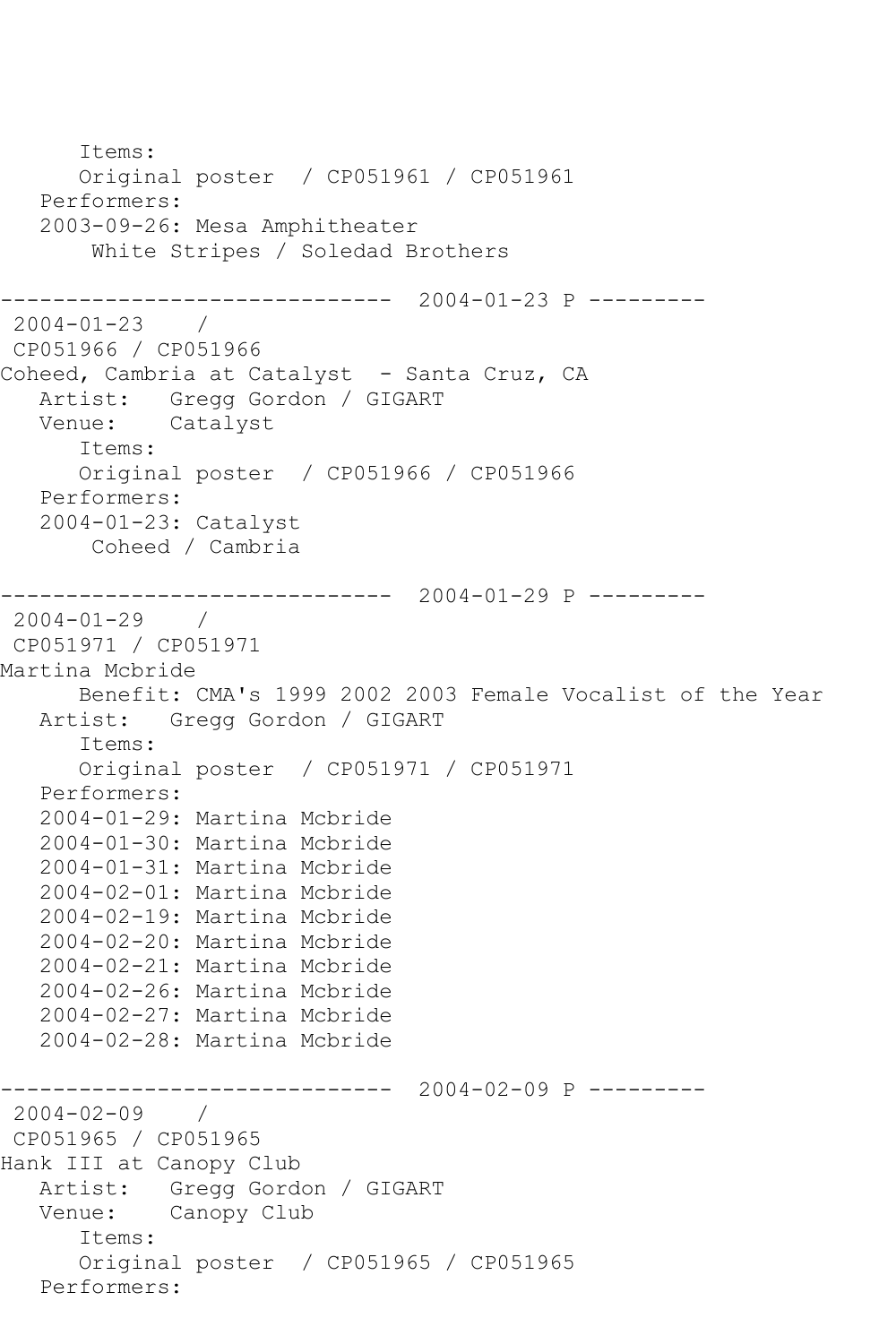```
 2004-02-09: Canopy Club
       Hank III
------------------------------ 2004-02-14 P ---------
2004-02-14 / 
CP051967 / CP051967
Walkmen
   Artist: Gregg Gordon / GIGART
      Items:
      Original poster / CP051967 / CP051967
   Performers:
   2004-02-14: Walkmen
------------------------------ 2004-03-02 P ---------
2004-03-02 / 
CP051968 / CP051968
Yeah Yeah Yeahs at Metro - Boston, MA
   Artist: Gregg Gordon / GIGART
   Venue: Metro
      Items:
      Original poster / CP051968 / CP051968
   Performers:
   2004-03-02: Metro
       Yeah Yeah Yeahs
------------------------------ 2004-03-04 P ---------
2004-03-04 / 
CP051969 / CP051969
311 at Rialto Theater
   Artist: Gregg Gordon / GIGART
   Venue: Rialto Theater
   Promoter: Nobody in Particular
      Items:
      Original poster / CP051969 / CP051969
   Performers:
   2004-03-04: Rialto Theater
       311
------------------------------ 2004-03-12 P ---------
2004 - 03 - 12 /
CP051970 / CP051970
Melvins at Catalyst - Santa Cruz, CA
   Artist: Gregg Gordon / GIGART
   Venue: Catalyst
      Items:
      Original poster / CP051970 / CP051970
   Performers:
```